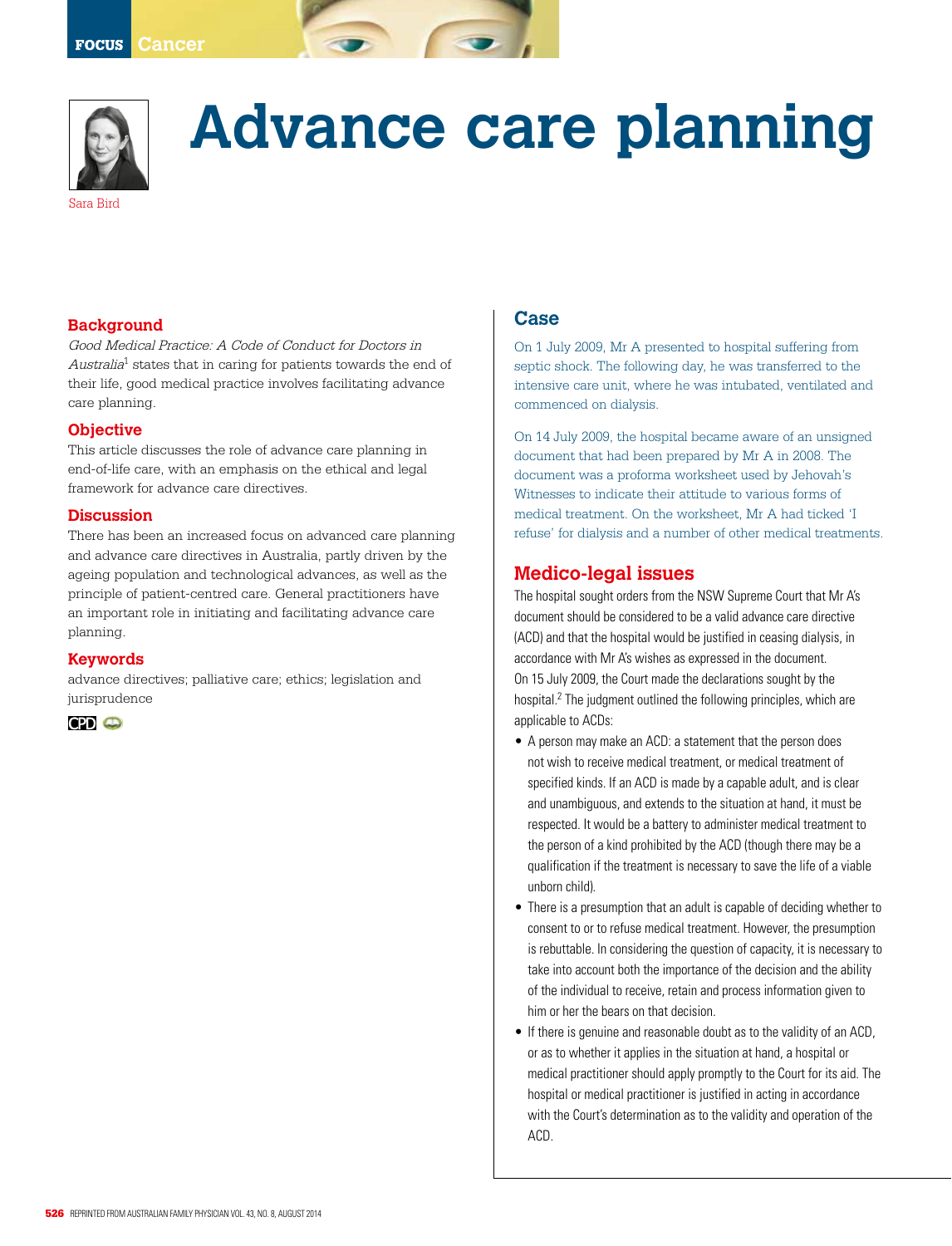

- Where there is genuine and reasonable doubt as to the validity or operation of an ACD, and the hospital or medical practitioner applies promptly to the Court for relief, the hospital or practitioner is justified, by the 'emergency principle' in administering the treatment in question until the Court gives its decision. The emergency principle means emergency medical treatment that is reasonably necessary in the particular case may be administered to a person without the person's consent if the person's condition is such that it is not possible to obtain his or her consent, and it is not practicable to obtain the consent of someone else authorised to give it, and if the person has not signified that he or she does not wish the treatment to be carried out. [
- It is not necessary, for there to be a valid ACD, that the person giving it should have been informed of the consequences of deciding, in advance, to refuse specified kinds of medical treatment. Nor does it matter that the person's decision is based on religious, social or moral grounds rather than upon (for example) some balancing of risk and benefit. Indeed, it does not matter if the decision seems to be unsupported by any discernable reason, as long as it was made voluntarily, and in the absence of any vitiating factor, such as misinterpretation, by a capable adult.2

#### **Discussion**

The importance of advance care planning, ACDs and quality care at the end of life has been a focus of government policy and professional groups over the past few years. In part, this focus has been driven by Australia's ageing population, medical and technological advances, which can prolong life, and an increase in demand for patient autonomy and patientcentred care.

## **What is advance care planning?**

Advance care planning is a process of planning for future health and personal care whereby the person's values, beliefs and preferences are made known so they can guide decision-making at a future time when that person cannot make or communicate his or her decisions.<sup>3</sup> Advance care planning is about person-centred care and is based on fundamental principles of self-determination, dignity and the avoidance of suffering.<sup>4</sup>

An advance care planning discussion will often result in an advance care plan. Advance care plans state preferences about health and personal care and preferred health outcomes. They may be made on the person's behalf and should be prepared from the person's perspective to guide decisions about care. There are many ways of recording an advance care plan including oral and written versions.

### **What is an advance care directive (ACD)?**

An ACD is one way of formally recording an advance care plan. An ACD is a type of written advance care plan, recognised by common law or authorised by legislation, which is signed by a competent adult. An ACD can record a person's preferences for future care and appoint a substitute decision-maker to make decisions about healthcare and personal life management.3

## **Code of ethical practice for ACDs3**

- 1. ACDs are founded on respect for a person's autonomy and are focused on the person.
- 2. Competent adults are autonomous individuals and are entitled to make their own decisions about personal and health matters.
- 3. Autonomy can be exercised in different ways according to the person's culture, background, history or spiritual and religious beliefs.
- 4. Adults are presumed competent.
- 5. Directions in ACDs may reflect a broad concept of health.
- 6. Directions in ACDs can relate to any future time.
- 7. The person decides what constitutes quality of life.
- 8. The substitute decision-maker (SDM) has the same authority as the person when competent.
- 9. The SDM must honour residual decision-making capacity.
- 10. The primary decision-making standard for SDMs is substituted judgement.
- 11. A SDM should only base his or her decision on 'best interests' when there is no evidence of the person's preferences on which to base substituted judgement.
- 12. An ACD can be relied upon if it appears valid.
- 13. A refusal of a health-related intervention in a valid ACD must be followed, if intended by the person to apply to the situation.
- 14. A person, or their legally recognised SDM, can consent to treatment offered, refuse treatment offered, but cannot demand treatment.
- 15. A valid ACD that expresses preferences or refusals relevant and specific to the situation at hand must be followed.

## **Problems and challenges with ACDs**

To date ACDs have not proved to be a popular planning tool. This is despite the fact that individuals are encouraged to discuss with their families how they would like their healthcare to be managed if they are no longer able to make their own decisions, and for general practitioners to incorporate advance care planning as part of routine healthcare, including raising the topic with all older patients. However, ACDs cannot solve all the challenges of substitute decision-making; they cannot resolve all conflicts in families, nor can they guarantee a smooth decision-making pathway for the health and aged-care sectors.<sup>3</sup>

Some of the concerns that have been raised in relation to the use of ACDs are:

- validity and reliability  $-$  the person making the ACD may lack the information required to make an informed choice, especially where the ACD is made prior to the onset of an illness for which a treatment decision must be made, and the way in which the ACD is written may be influenced by the manner in which questions are posed
- durability an individual's treatment choices can change over time such that an ACD made at a particular time may not accurately reflect the person's wishes at a later date, and may not reflect advances in medical practice
- efficacy the person's wishes may not be able to be accurately ascertained from an ACD with sufficient clarity to guide clinical management